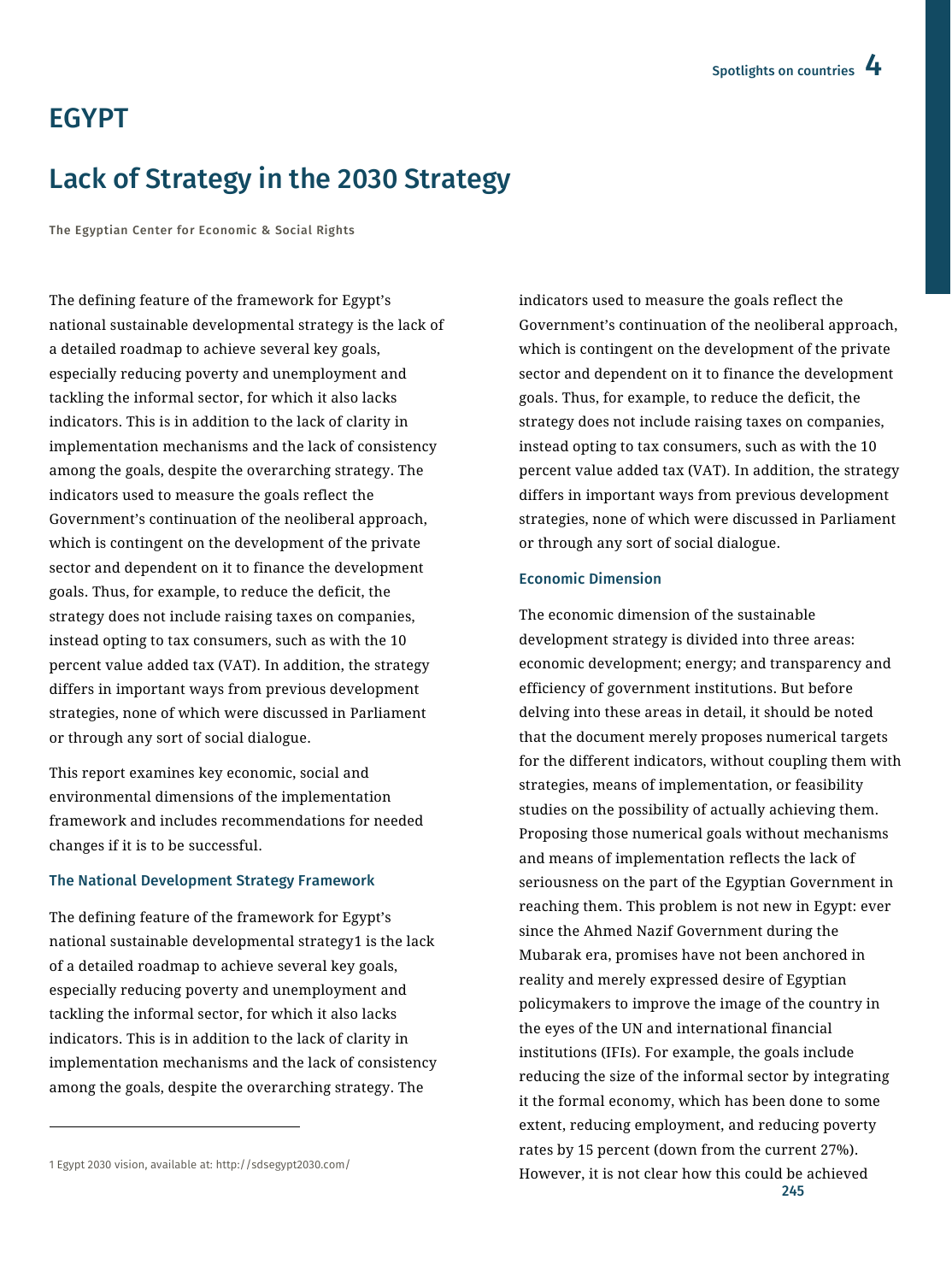## 4 Egypt

with reduced social sector spending and without mention of incentives offered to the private sector to "integrate" the informal sector or reduce unemployment.

We should note also the Government's strong orientation towards national projects, which often lack economic and social feasibility studies, in addition to failing to demonstrate how the Government considers those projects as a means to achieve the goals mentioned in the strategy, in light of the absence of a detailed strategy.

#### 1. Economic Development

The preamble of the Egyptian framework strategy proposes several general goals including macroeconomic stability, integrated sustainable development, and raising the average per capita income to the level of medium-high income countries. All of these are important and achievable goals. For example, transforming Egypt to a medium-level income state requires raising per capita GDP from USD 3,436 to USD 4,126,<sup>2</sup> which amounts to 20 percent over 15 years, or a per capita rise of 1.3 percent per year. However, looking closely at some of the proposed indicators, for example, we find that the programme expects to reach a per capita average of USD 4,000 in 2020 and an average of USD 10,000 by 2030. If we take into consideration that the population of Egypt is growing at a rate oscillating around 2 percent per year, and is expected to exceed 120 million people by 2030, these goals will seem unrealistic. For example, reaching a per capita income of USD 10,000 for 120 million persons requires that the GDP reaches USD 1.2 trillion in 2030, which is USD 870 billion more than estimated GDP in 2015, at USD 320 billion. To reach this goal, therefore, the Egyptian economy will have to register real growth of no less than 9.2 percent per year for 15 years. And since the expected growth for 2015- 2016 is 3.8 percent, the longer it takes to reach the 9.2 percent rate, the more the Government will be obliged to raise growth in the coming years to achieve the goal. It is worth asking what is the strategy of the government to increase the economic growth rate by two and a half times per year. Furthermore, if we compare the figures

between the per capita income goals mentioned previously and the goals of economic growth, we find that this would be impossible. Adding to this the lack of any strategy or roadmap to achieve the goals, it is obvious that the goals are random and impossible to achieve practically and scientifically.

#### 2. Energy

The strategy concerning the energy sector is even weaker, as it proposes removing all energy subsidies in order to reduce the budget deficit, without any concern for the impact on citizens, especially the poorest segments. While the framework considers energy security and reliance on local resources as one of its priorities, which should be commended, it is worth asking how the Government can do this while expanding the use of coal, which will be imported. The major problem with the strategy is its complete disregard for renewable and clean energy. No goals or indicators have been set to reduce dependence on fossil fuels or encourage renewable energy.

### 3. Transparency and Efficiency of Government Institutions

The transparency aspect of the strategy is the shortest and most lacking in details, despite including some important steps, such as passing a law to regulate the disclosure and circulation of information, applying mechanisms for citizen participation in drafting the budget, and other mechanisms for their participation in monitoring project implementation. However, the complete lack of citizen participation in society at large and the Government's campaign against popular and non-governmental organizations (NGOs) will mean that citizens are not able to claim these legal rights. More likely, the current lack of transparency will be codified with the participation of what remains of the Government's supporters, without any presence of the opposition. The persistence of such practices will hinder the creation of any real chance to develop gender-responsive budgets or to guarantee financial resources to improve the situation of women or respond to their demands in a way that would produce positive change.

 $\overline{a}$ 

<sup>2</sup> According to World Bank estimates. See: <http://data.worldbank.org/about/country-and-lending-groups>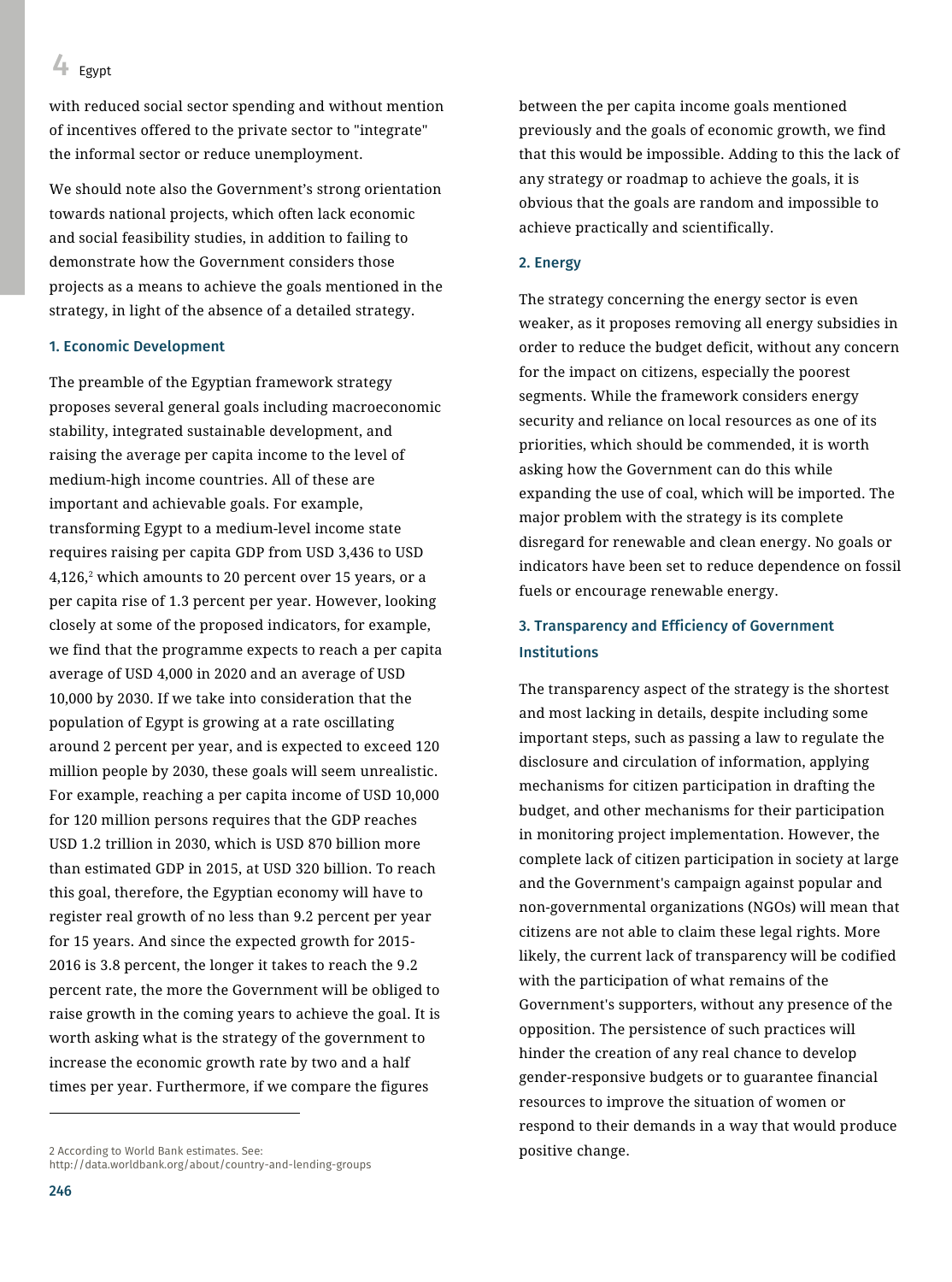## Spotlights on countries 4

#### Recommendations

Recommendations to address these shortcomings include the following:

- Apply effective mechanisms for citizen participation in the budget, following the example of best practices of the global partnership for budgets and expand the implementation of gender-sensitive budgets;
- Draft a detailed strategy to solve the problem of sustainable energy, which is based on Egypt's renewable energy sources--such as solar power--, reduces the use of fossil fuels by 2030 and takes into consideration the poorest segments of the population;
- Improve the security situation in Egypt in general and in the Sinai Peninsula in particular in order to reinvigorate tourism and encourage investment;
- Develop a unified tax system, based on real, direct and progressive taxes, and reduce dependence on indirect taxes to encourage the integration of the informal sector and expand and deepen the tax base to reduce the budget deficit;
- Prepare a realistic plan to lift Egypt to the ranks of medium- income states, based on increasing growth rates, controlling inflation rates, and reducing the level of public debt;
- Prepare a detailed strategy to restructure the administrative apparatus of the state, without infringing on the rights of workers, and activating the regulatory role of the People's Assembly, the Administrative Control Authority, and the Central Auditing Organization.

#### Environmental Dimension

With regard to the environment, the Development Strategy mentions the challenges without mentioning the manner in which these will be addressed. Moreover, proposed programmes carry flashy titles, without details on content or implementation. Because of this, the implementation of the goals and targets can only be considered in the context of the current situation,

including existing legislation as well as expected changes in population figures, resources, and so on.

As for the indicators, the per capita share of water resources will rise to 950 cubic metres according to the strategy, which is still lower that the water poverty line adopted by the UN. More importantly, Egypt's share of Nile water is 55.5 billion cubic metres<sup>3</sup> and will be impacted by the construction of hydroelectric dams in Ethiopia, climate change, and the rise in evaporation rates due to increased temperatures. Taking into consideration that the population is expected to exceed 120 million by 2030, it would be impossible to increase the per capita share of water resources as proposed, which is around 29 percent. The strategy does not mention the possibility of desalination or the exploration of groundwater.

It is also interesting that the qualitative indicators point to Egypt's 100 percent commitment to signed international agreements. However, looking at the situation in the energy and agriculture sectors – which together constitute the lion's share of greenhouse gas emissions in Egypt-- it is clear that it is impossible for Egypt to reduce emissions. Production in both sectors is based on unsustainable practices that pollute the environment, in addition to being outdated.

The challenges include "following unsustainable and polluting industrial production patterns," with an indicator mentioning that 100 percent of hazardous waste will be disposed of in a healthy manner by 2030. This goal should be commended, taking into consideration the need to meet the challenge of unsustainable and polluting industrial patterns. However, due to the lack of any details on the strategy and means to overcome the challenges, there is a need to look at the Council of Ministers' decision 294 in 2015, which amended the environmental law. The decision includes strict criteria for gas emissions and pollutants discharged in waterways. However, it does not provide any real deterrents for the discharge and opens that way to suspect environmental impact assessments, due

 $\overline{\phantom{a}}$ 

<sup>3</sup> Mohamed Nasr el-Din Allam, "The 1959 agreement and the Egyptian-Sudanese partnership," al-Watan Newspaper, 8 November 2014.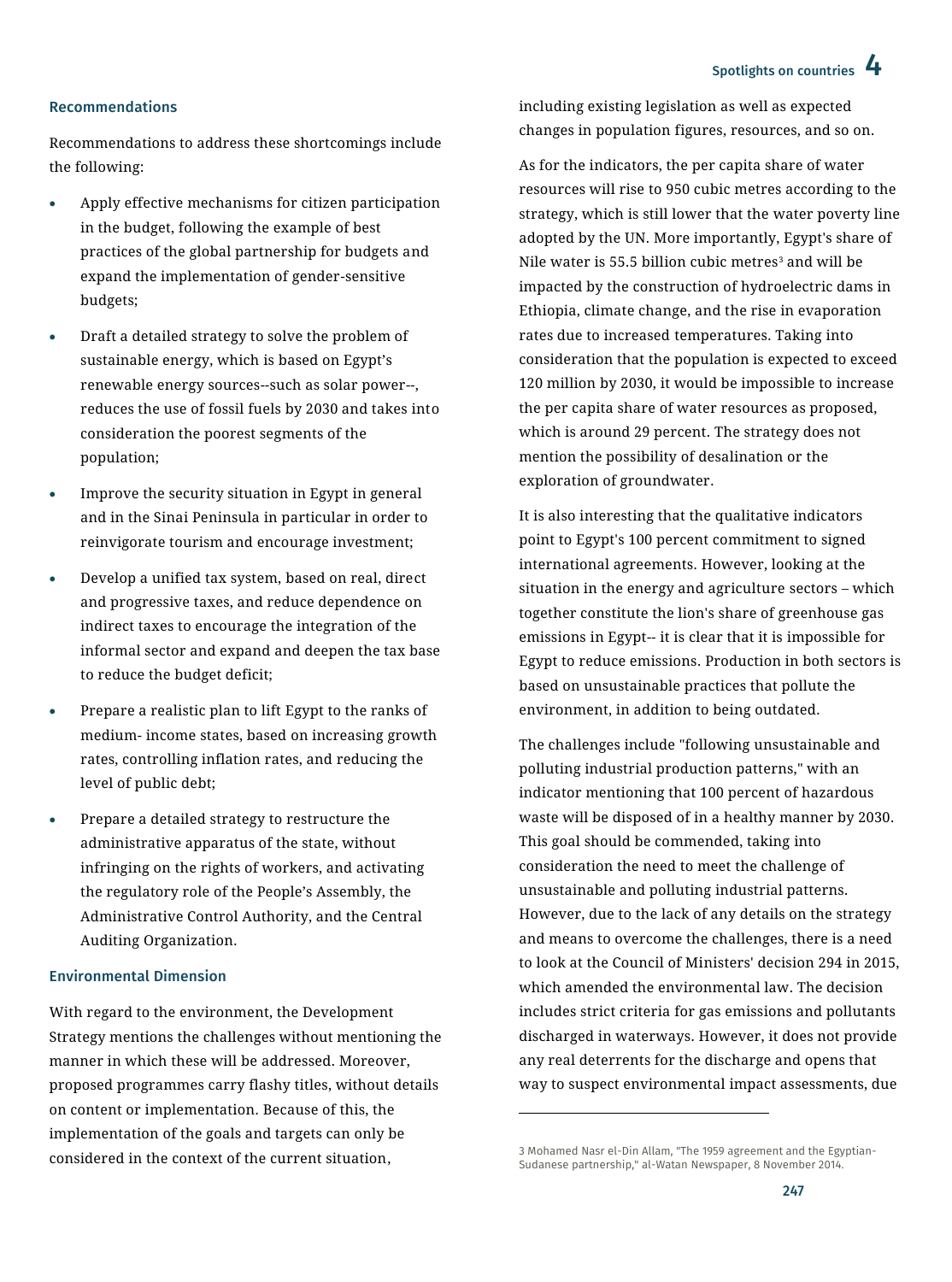## $4$  Egypt

to the absence of real standards by which to carry out such studies. Nor does it require community participation, which is relevant, since many of the existing and planned factories and power plants are in marginalized areas.

#### Recommendations

- Review environmental laws and regulations in line with the renewable energy system.
- Amend the environment regulations to ensure the punishment of offenders and remove loopholes that allow them to evade accountability;
- Develop clear and binding terms for both environmental and social impact assessment and social participation, so that decisions become truly representative of communities for which the projects are implemented;
- Coordinate state efforts to combat climate change with international reports that indicate that Egypt is one of the countries most prone to climate change.

#### Social Dimension

The most important areas covered by the social dimension of the strategy—and those which impact most directly on citizens-- are health and education, both of which have particular implications for the situation of women.

#### 1. Health

The strategy concerning health includes three strategic goals: improving the health of citizens in the context of justice and fairness, achieving universal health coverage, and governance in the health sector. Despite taking two years to prepare the strategy, reportedly involving a participatory approach, the programmes identified to achieve the goals do not include a work plan or timeline for the implementation of their basic elements.

It is worth mentioning that Egypt's vision for the 2030 strategy in the health sector has committed to most of the targets under SDG 3 (related to health), especially qualitative biological indicators related to the reduction

of mortality and diseases, except for Target 3.8,<sup>4</sup> related to financial protection. The development strategy completely lacks any indicator on health spending, which is guaranteed by Article 18 of the Egyptian constitution through raising government spending to 3 percent of the GDP.<sup>5</sup> Instead it includes an indicator to reduce per capita health care spending, which does not help to achieve the target of financial protection from health expenses. The strategy does include an indicator for out-of-pocket health spending using data from the WHO, to be reduced from 59.6 percent to 28 percent by 2030. However, it is worth mentioning that according to Egypt's national health accounts the share has risen to more than 72 percent.

Despite the fact that the official strategy document stressed that it was drafted through a process of social participation, this is not apparent in the target of universal health coverage. The Government is working on a law on social health insurance to achieve the target, despite the objections of the Egyptian Medical Syndicate, the Union of Health Professions, and more than 70 other unions and political parties.<sup>6</sup> There are also gaps in the availability of information and lack of standardization of sources of the data used in the document, as well as lack of transparency in publishing laws, regulations, and related studies of law packages on health.

Probably the most worrying aspect of the state's strategy on health care is developing a new social contract, where the role of the Government, represented by the Health Ministry, is confined to providing primary health care and its role in other levels of health care is limited to regulation and setting directions, with an emphasis on partnership with the private and civil society sectors in providing health care. This raises doubts about the possibility of achieving the target of financial protection from the

 $\overline{\phantom{a}}$ 

<sup>4</sup> UN Department of Economic and Social Affairs, Sustainable Development Knowledge Platform, 2015, available at: [https://sustainabledevelopment.un.org/sdg3.](https://sustainabledevelopment.un.org/sdg3)

<sup>5</sup> Constitution of Egypt, 2014, Article 18.

<sup>6</sup> Egyptian Medical Syndicate, "74 unions and political parties reject the health insurance law proposal in a press conference at the doctors' syndicate," available at: http://www.ems.org.eg/our\_news/details/3810.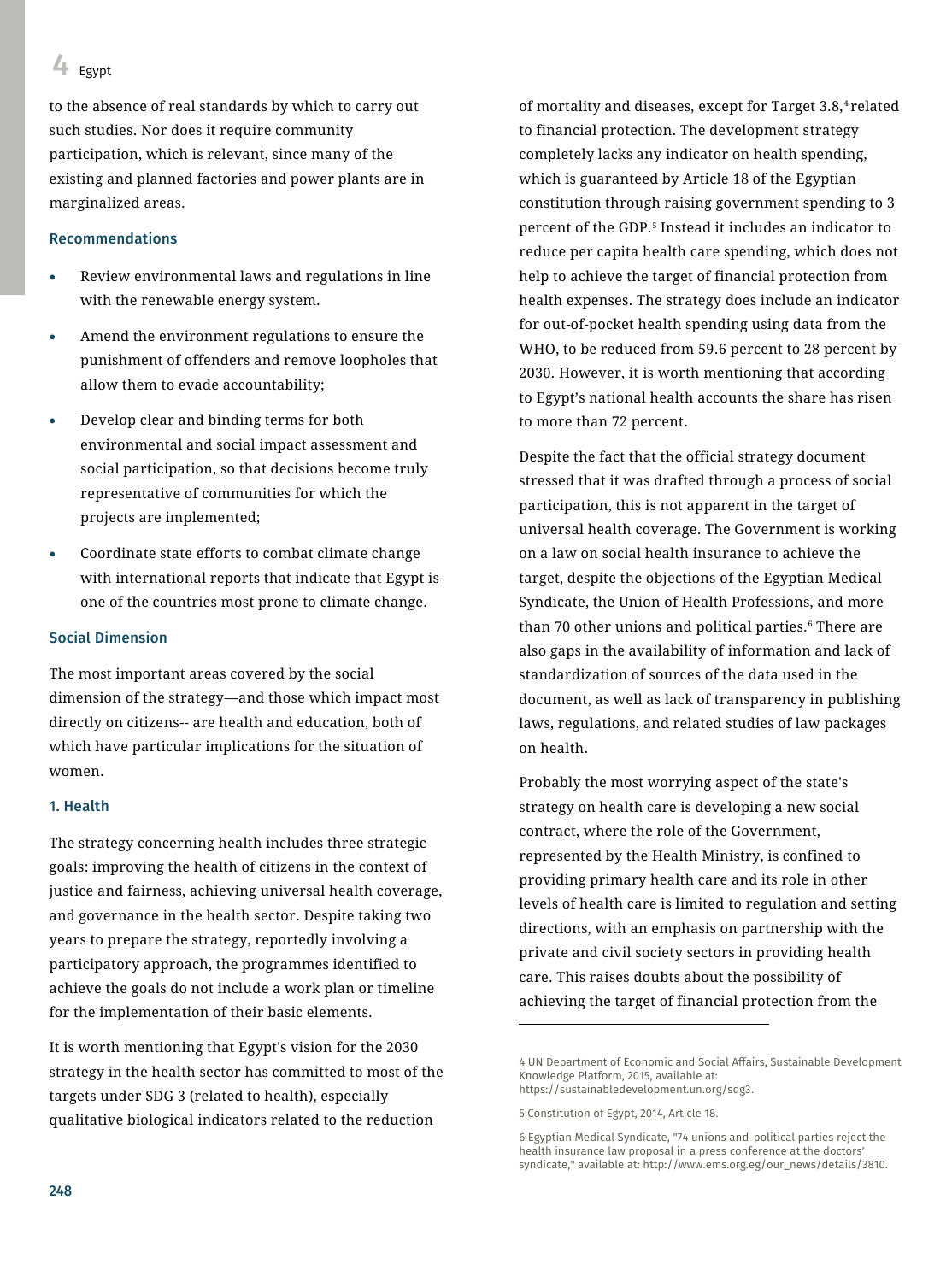## Spotlights on countries 4

risk of disease.

#### Recommendations

- Specify in the objectives, programmes and indicators where the state bears responsibility in ensuring financial protection, such as setting an indicator measuring the ratio of government spending on health compared to GDP; also, include in the strategic plan measures that point to the Government's responsibility in protecting those who are unable to afford secondary and tertiary levels of health care, in addition to primary;
- Develop a detailed programme of action for the strategy with a clear means of implementation and timeline for achievement;
- Publicize laws, regulations, and studies related to legal amendment packages in the programme strategy for health.
- Commit to dialogue and social participation by concerned parties, especially those that filed complaints regarding some of the items of the strategy, especially those related to universal social health care, represented in the law on social health insurance.

#### 2. Education

 $\ddot{\phantom{a}}$ 

One of the most important constraints faced by the 2030 sustainable development strategy in the area of education is the biased indicators and unreliable data used by the state to measure the success of its goals. One example is high classroom density, which results in a sharp decline in educational quality. Official data on classroom density places this at around 40 students per classroom, designed to be reduced to 30 by 2030. However, in reality and according to the Minister of Education, classroom densities in some areas have reached 80, 90, 100, 120, and 130 students in about 42 percent of the classrooms on the national level.<sup>7</sup>

As for the legal and constitutional aspects, whose amendment and drafting are mentioned as one of the goals of the strategy, the Government prepared a new pre-university education law to replace the current 30 year-old law. Yet, it was not proposed in an effective or real manner to seek input from Egyptian society. The only information about the law came through leaking some of its articles to Egyptian newspapers. The proposed law faced numerous objections from teachers, union activists, and those interested in education, due to the lack of any radical shift from the previous law, characterized by extreme centralization of decision-making.

Another obstacle to achieving the targets related to education is the lack of commitment by the Government to respect the right to social justice for all members of society according to the country's constitution. The 2014 Egyptian constitution stated that the state has to allocate 4 percent of its budget to compulsory education, in addition to 2 percent for higher education and 1 percent to scientific research, which was not taken into consideration or implemented when preparing the 2016/2017 state budget.<sup>8</sup> At the institutional level, centralization and individualism in decision-making remain in the Ministry of Education. Local government institutions in the governorates and cities are still marginalized, merely applying central plans and policies without participating in their drafting or development.

The lack of a political vision to take care of children in the poorest areas and help them out of poverty through education remains one of the most important problems facing the state in its rhetoric concerning poverty eradication and implementing the national development goals. The only existing anti-poverty programme is the Solidarity and Dignity programme<sup>9</sup>

 $\overline{a}$ 

<sup>7</sup> al-Helali al-Sherbini al-Helali, "Interview with Dr. Helali al-Sherbini, minister of education, about the main issues related to education," Akher al-Nahar, 15 February 2016, available at: [https://www.youtube.com/watch?v=iDxnjU9ThgI.](https://www.youtube.com/watch?v=iDxnjU9ThgI)

<sup>8</sup> Samar Salameh, "The state budget ignites another confrontation between the parliament and the government... The constitution stipulates 10 percent of GDP for health education and scientific research... Legal expert: It is not obligatory... Fathi Fikri: Ignoring this means the constitution is merely ink on paper," Youm7, 10 March 2016.

<sup>9</sup> Rasha Imam, "Ghada Wali: Support for 1043 poor villages in the Solidarity and Dignity program for children to continue their education," 3 May 2016. Publication? Or url link?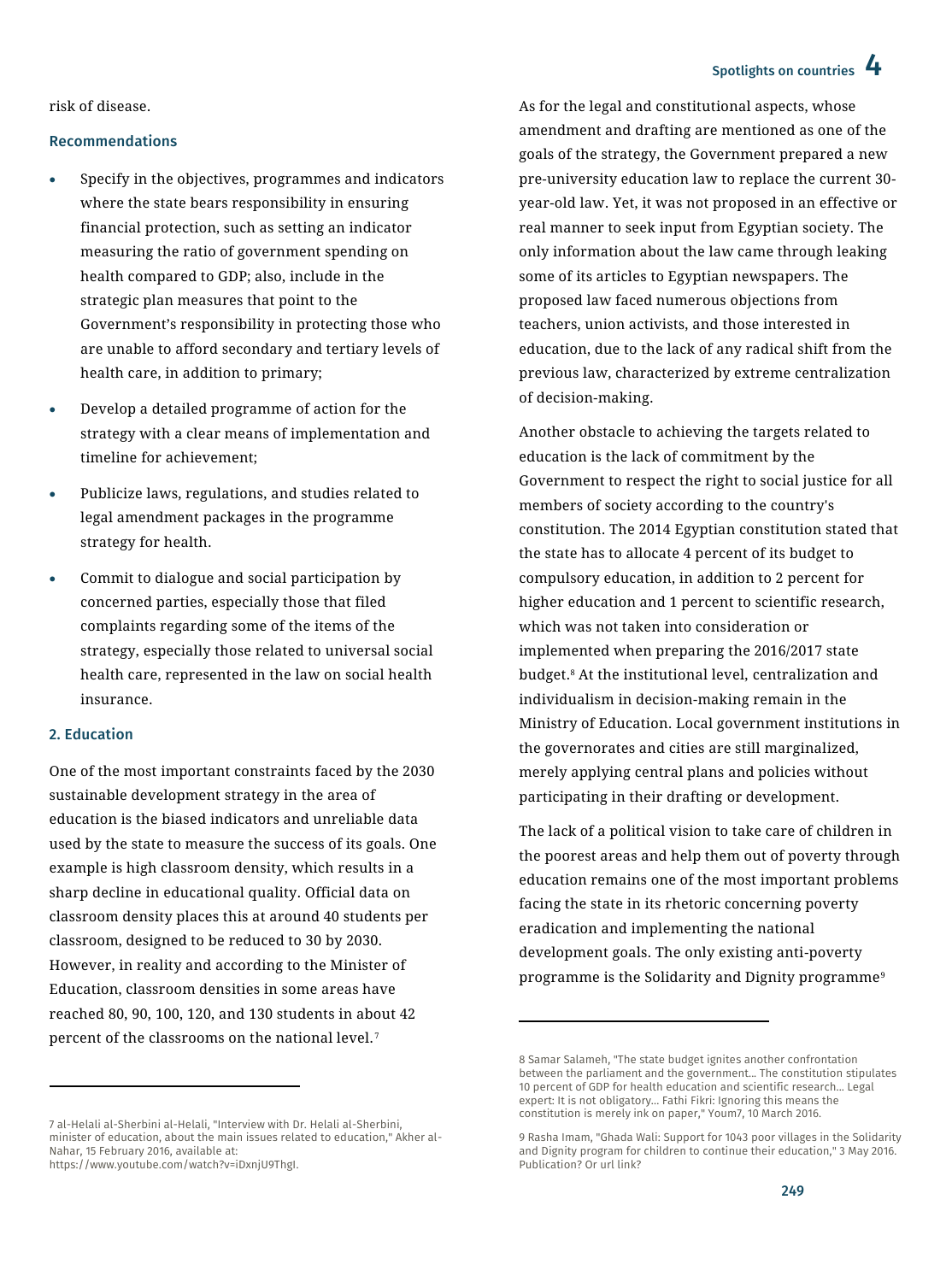$4$  Egypt

run by the Ministry of Social Solidarity to support the poorest villages. One of its primary tasks is to provide cash transfers to women breadwinners so they can send their children to school. The programme lacks clear goals for both the short and long terms, however, and has not done any studies of the economic situation of these women. Some official state reports indicate that areas in Upper Egypt are the poorest, but spend the most money on providing supplies, school books, and transportation to schools, which are sometimes kilometres away. This means that the money provided to poor families will be spent entirely on school needs without improving their livelihoods or supporting them for other life needs such as food and clothing.

As for higher education, students from the provinces have been excluded from joining some of the faculties in the universities in Cairo, the capital. This includes the faculties of political sciences and economy, which are well advanced in their techniques and educational tools, compared to new universities in the provinces. This exclusion based on geographic location is in clear violation of the right to education. Furthermore, academic freedoms have been curtailed through a decision by the Minister of Higher Education that retracts scholarships from students abroad if they make statements on their private social media accounts deemed "detrimental to the homeland", without defining or clarifying what is meant by that statement.<sup>10</sup>

One of the key issues currently being discussed is investment in education through a public-private partnership (PPP) to build and run schools.<sup>11</sup> The Ministry of Education proposed a partnership that provides plots of land to private sector investors to build and run schools in return for charging student tuition fees. This benefits the middle class, which is able to pay tuition fees that might reach 1000 Egyptian Pounds. However, the glaring defect of the proposal it is lack of standards to which the private sector has to adhere, such

10 Hani al-Naqrashi, "Minister of higher education: ending all missions for researchers with opinions detrimental to the homeland," al-Shorouk Newspaper, 26 April 2016.

11 "Questions about the future of education in light of minister al-Helali's statements," Egyptian Center for Economic and Social Rights, 10 May 2016. as the provision of high-quality education.

#### Recommendations

- Develop a strategic vision that takes into account the current situation of the educational process, that could produce effective and realistic solutions to remove the current obstacles, and that prioritizes the poor, marginalized, and limited income persons to allow them to obtain their right to education;
- Involve civil society in the drafting of the vision and in decision-making, allowing them to participate and providing them with the necessary data and information to monitor and assess programmes in a constructive manner;
- Include realistic and actual data and indicators to build upon to ensure accuracy and transparency in evaluating the work of the strategy according to its time frame;
- Respect and implement constitutional commitments related to the percentage of the educational budget from the state budget; redesign its redistribution towards improving the quality of education, such as educational structures, curricula, training of teachers, and school and student activities;
- Respect academic freedoms and lift current sanctions that hold back scientific enquiry.

#### 3. Situation of Women

State policies continue to ignore the social and cultural dimensions impacting the situation of women in society and their ability to access and enjoy basic rights, especially in the fields of health and education. For example, there is an unfair distribution of hospitals and health centres, which are concentrated in cities, and a lack of health facilities in villages. This creates great difficulty for women to access healthcare, since it is difficult for them to travel without being accompanied by their husbands or other - male members of the family. There is also a lack of provision

 $\overline{a}$